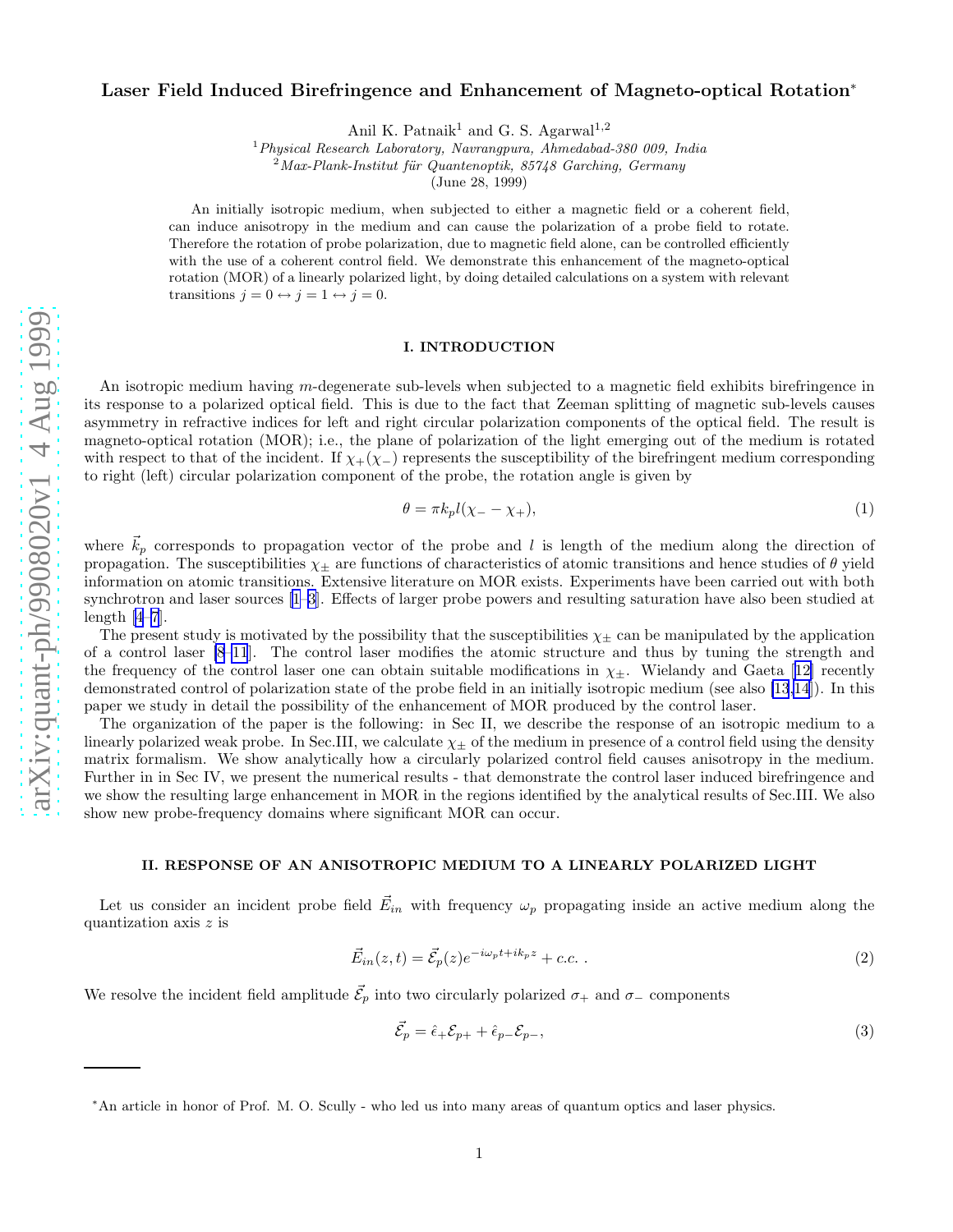where unit polarization vectors  $\hat{\epsilon}_{\pm}$  corresponding to  $\sigma_{\pm}$  polarization are defined in terms of unit vectors  $\hat{x}$  and  $\hat{y}$  as

$$
\hat{\epsilon}_{\pm} = \frac{\hat{x} \pm i\hat{y}}{\sqrt{2}} \ . \tag{4}
$$

The polarization induced in the atomic medium due to a linearly polarized probe field can be expressed as

$$
\vec{\mathcal{P}} = (\hat{\epsilon}_+ \chi_+ \mathcal{E}_{p+} + \hat{\epsilon}_- \chi_- \mathcal{E}_{p-}) e^{-i\omega_p t + ik_p z} + c.c. ,
$$
\n
$$
(5)
$$

where  $\chi_{\pm}$  gives response of the medium corresponding to  $\sigma_{\pm}$  component of the electric field and, in general, is function of the fields  $\mathcal{E}_{p\pm}$ . In a previous work Agarwal *et al* [\[5](#page-4-0)] studied the MOR under condition of saturation. However here we consider propagation of a weak probe and thus  $\chi_{\pm}$  are independent of  $\mathcal{E}_{p\pm}$ . In the steady state the solution of the wave equation for  $\mathcal{E}_{p\pm}$  gives the output field amplitude

$$
\vec{\mathcal{E}}_{out}(z=l) = \hat{\epsilon}_{+} \mathcal{E}_{p+}(0) e^{2\pi i k_{p} l_{\chi_{+}}} + \hat{\epsilon}_{-} \mathcal{E}_{p-}(0) e^{2\pi i k_{p} l_{\chi_{-}}}.
$$
\n(6)

For an x-polarized incident field say  $\vec{\mathcal{E}}_{in} = \hat{x}\mathcal{E}_0$ ,

$$
\mathcal{E}_{p+}(0) = \mathcal{E}_{p-}(0) = \frac{\mathcal{E}_0}{\sqrt{2}},\tag{7}
$$

the output field in Eq.(6) takes the form

$$
\vec{\mathcal{E}}_{out} = \frac{\mathcal{E}_0}{\sqrt{2}} \left( \hat{\epsilon}_+ e^{2\pi i k_p l \chi_+} + \hat{\epsilon}_- e^{2\pi i k_p l \chi_-} \right). \tag{8}
$$

Thus the output field  $\vec{\mathcal{E}}_{out}$  consists of both x and y-polarization components. The direction of light polarization rotates with respect to the polarization of the incident light. Experimentally the rotation is measured by measuring the intensity of transmission through a crossed polarizer at the output. In the above case the intensity of transmission through a y-polarized analyzer is given by

$$
T_y = \frac{|(\vec{\mathcal{E}}_{out})_y|^2}{|\vec{\mathcal{E}}_{in}|^2} = \frac{1}{4} \left| e^{2\pi i k_p l \chi_+} - e^{2\pi i k_p l \chi_-} \right|^2, \tag{9}
$$

where the output intensity is normalized with respect to the input. It may be noted that for a resonant or nearresonant probe field,  $\chi_{\pm}$  will be complex and therefore due to large absorption by the medium, there will be large attenuation of output signal. However assuming that  $\chi_{\pm}$  is real, i.e. absorption is small, we get from Eq.(8)

$$
\frac{\mathcal{E}_y}{\mathcal{E}_x} = \tan \theta = \tan \pi k l Re(\chi - \chi +).
$$
\n(10)

For a commonly studied transition  $j = 0 \leftrightarrow j = 1$ , the above susceptibilities are given by

$$
\chi_{\pm} = \left(\frac{\alpha}{4\pi k}\right) \frac{\gamma}{(\delta \pm \Omega - i\gamma)},\tag{11}
$$

where  $2\hbar\Omega$  is the Zeeman splitting between the levels  $|j = 1, m = 1\rangle$  and  $|j = 1, m = -1\rangle$ ;  $\delta$  is detuning between the the probe frequency and the frequency  $\omega_{10}$  of the transition  $j = 1$  to the ground state  $j = 0$  (with zero magnetic field)

$$
\delta = \omega_{10} - \omega_p. \tag{12}
$$

In Eq.(11), 2 $\gamma$  is the decay rate of say  $|j = 1, m = \pm 1\rangle$  to the level  $|j = 0, m = 0\rangle$ . The quantity  $\alpha l$  gives the resonant absorption

$$
\alpha = \frac{4\pi k |d|^2 n}{\hbar \gamma},\tag{13}
$$

where n is the density of atoms and d is dipole matrix element for the transition. It is to be noticed that  $\chi_+ = \chi_-$  for zero magnetic field. Clearly to produce large MOR we have to make  $\chi_{\pm}$  differ from each other to maximum possible extent. In next section we calculate the effect of a control laser on  $\chi_{\pm}$ .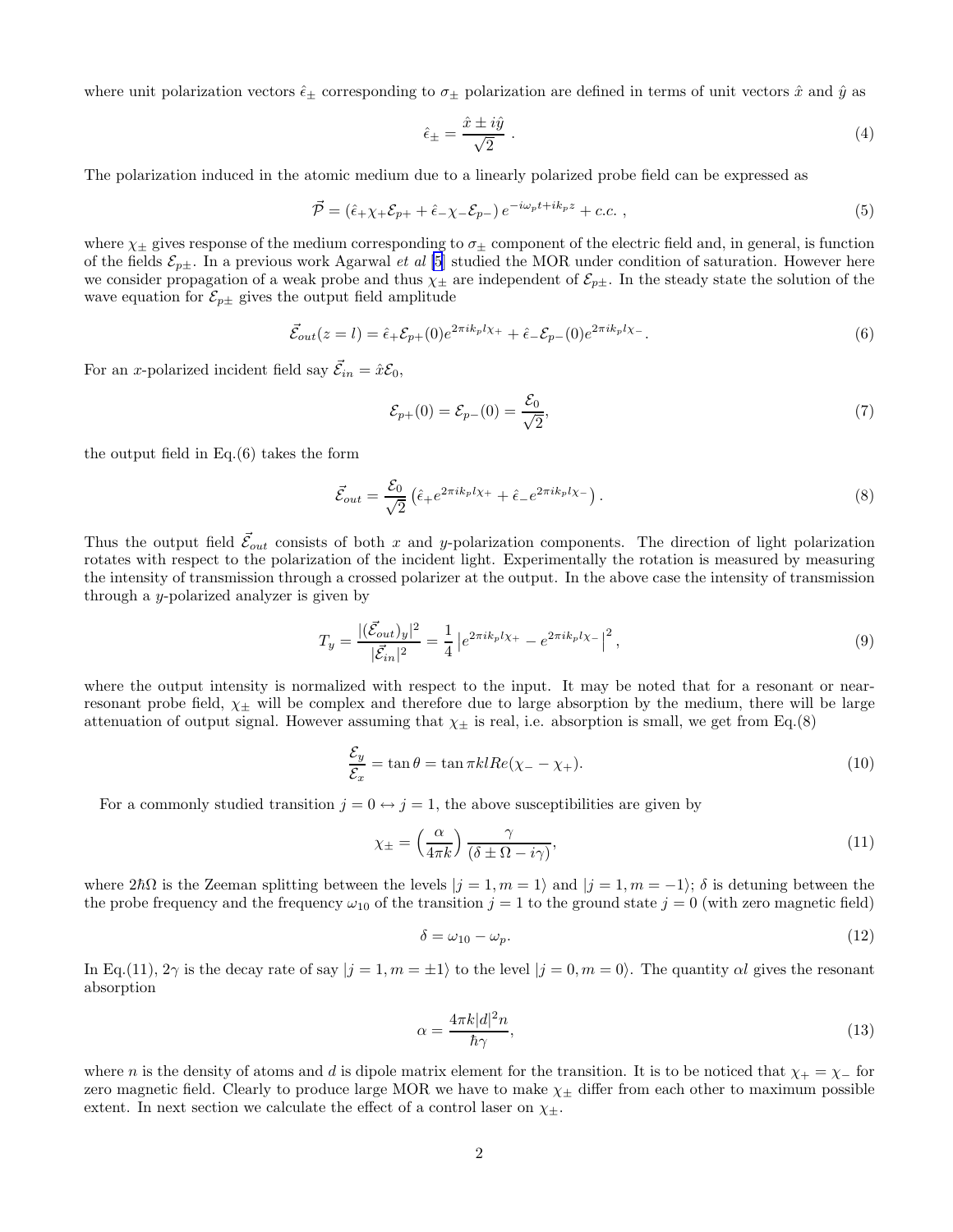# III. CALCULATION OF  $\chi_{\pm}$  IN PRESENCE OF A CONTROL LASER

We consider a model system [see Fig.1] involving say cascade of transitions  $|j = 0, m = 0\rangle$  (level  $|g\rangle \mapsto |j = 1, m = 1\rangle$  $\pm 1$  (level  $|1\rangle$  and  $|2\rangle$ )  $\leftrightarrow$   $|j=0, m=0$  (level  $|e\rangle$ ). This for example will be relevant for expressing  $^{40}Ca$ . The probe  $\vec{E}_p$  will act between the levels  $|g\rangle$  and  $|1\rangle, |2\rangle$ . We assume in addition the interaction of a control laser  $\vec{E}_c$  to be nearly resonant with the transition  $|e\rangle \leftrightarrow |1\rangle, |2\rangle$ . For simplicity we drop the transition  $m = 0 \leftrightarrow m = 0$ . We thus assume the loss to  $m = 0$  state by spontaneous emission could be pumped back by an incoherent pump. Let  $\omega_{\alpha\beta}$ be the transition frequency between the levels  $|\alpha\rangle$  and  $|\beta\rangle$ . The total Hamiltonian of the atom interacting with the control and probe fields is

$$
\mathcal{H} = \hbar\omega_{eg}|e\rangle\langle e| + \hbar\omega_{1g}|1\rangle\langle 1| + \hbar\omega_{2g}|2\rangle\langle 2|
$$
  

$$
-\vec{d}\cdot(\vec{E}_c + \vec{E}_p),
$$
 (14)

where both  $\vec{E_c}$  and  $\vec{E_p}$  are given by Eqs.(2) and (3). We make rotating wave approximation and thus we approximate the interaction part of the Hamiltonian by

$$
-\vec{d} \cdot (\vec{E}_c + \vec{E}_p) \approx -G_1|e\rangle\langle 1|e^{-i\omega_c t + ik_c z} - G_2|e\rangle\langle 2|e^{-i\omega_c t + ik_c z} -g_1|1\rangle\langle g|e^{-i\omega_p t + ik_p z} - g_2|2\rangle\langle g|e^{-i\omega_p t + ik_p z} + H.c.,
$$
\n
$$
(15)
$$

where 2Gs and 2gs represent Rabi frequencies of the control and the probe laser -

$$
G_i = \frac{\vec{D}_{ei} \cdot \vec{\mathcal{E}}_c}{\hbar}, \ g_i = \frac{\vec{d}_{ig} \cdot \vec{\mathcal{E}}_p}{\hbar}.
$$
\n(16)

In order to proceed further we will make following transformations on the off-diagonal elements of the density matrix - this transformation removes all explicit dependence on the optical temporal and spatial frequencies

$$
\rho_{ei} = \tilde{\rho}_{ei} e^{-i\omega_c t + ik_c z}, \rho_{ig} = \tilde{\rho}_{ig} e^{-i\omega_p t + ik_p z},
$$
  
\n
$$
\rho_{eg} = \tilde{\rho}_{eg} e^{-i(\omega_c + \omega_p)t + i(k_c + k_p)z}.
$$
\n(17)

In the following we drop tildes from the density matrix equation. However it should be borne in mind that the full density matrix in Schrödinger picture is to be obtained by using  $Eq.(17)$ . On introducing the various rates of spontaneous emission, we can write the equations for density matrix elements as

$$
\begin{aligned}\n\dot{\rho}_{ee} &= -2(\Gamma_1 + \Gamma_2)\rho_{ee} + iG_1\rho_{1e} - iG_1^*\rho_{e1} + iG_2\rho_{2e} - iG_2^*\rho_{e2}, \\
\dot{\rho}_{e1} &= -(\Gamma_1 + \Gamma_2 + \gamma_1 + i(\Delta - \Omega))\rho_{e1} + iG_1(\rho_{11} - \rho_{ee}) + iG_2\rho_{21} - ig_1^*\rho_{eg}, \\
\dot{\rho}_{e2} &= -(\Gamma_1 + \Gamma_2 + \gamma_2 + i(\Delta + \Omega))\rho_{e2} + iG_2(\rho_{22} - \rho_{ee}) + iG_1\rho_{12} - ig_2^*\rho_{eg}, \\
\dot{\rho}_{eg} &= -(\Gamma_1 + \Gamma_2 + i(\Delta + \delta))\rho_{eg} + iG_1\rho_{1g} + iG_2\rho_{2g} - ig_1\rho_{e1} - ig_2\rho_{e2}, \\
\dot{\rho}_{11} &= 2\Gamma_1\rho_{ee} - 2\gamma_1\rho_{11} + iG_1^*\rho_{e1} - iG_1\rho_{1e} + ig_1\rho_{g1} - ig_1^*\rho_{1g}, \\
\dot{\rho}_{12} &= -(\gamma_1 + \gamma_2 + 2i\Omega)\rho_{12} + iG_1^*\rho_{e2} + ig_1\rho_{g2} - iG_2\rho_{1e} - ig_2^*\rho_{1g}, \\
\dot{\rho}_{1g} &= -(\gamma_1 + i(\delta + \Omega))\rho_{1g} + ig_1(\rho_{gg} - \rho_{11}) + iG_1^*\rho_{eg} - ig_2\rho_{12}, \\
\dot{\rho}_{22} &= 2\Gamma_2\rho_{ee} - 2\gamma_2\rho_{22} + iG_2^*\rho_{e2} - iG_2\rho_{2e} + ig_2\rho_{g2} - ig_2^*\rho_{2g}, \\
\dot{\rho}_{2g} &= -(\gamma_2 + i(\delta - \Omega))\rho_{2g} + ig_2(\rho_{gg} - \rho_{22}) + iG_2^*\rho_{eg} - ig_1\rho_{21}, \\
\dot{\rho}_{gg} &= 2\gamma_1\rho_{11} + 2\gamma_2\rho_{22} + ig_1^*\rho_{1g} - ig_1\rho_{g1} + ig_2^*\rho_{2g} - ig_2\rho_{g2},\n\end{aligned}
$$
\n(18)

where the detunings are defined by

$$
\Delta = (\omega_{e1} - \omega_c + \Omega) = (\omega_{e2} - \omega_c - \Omega), \ \omega_{12} = 2\Omega,
$$
  
\n
$$
\delta = (\omega_{1g} - \omega_p - \Omega) = (\omega_{2g} - \omega_p + \Omega).
$$
\n(19)

In Eq.(18)  $2\Gamma_i$  (2 $\gamma_i$ ) represents rate of spontaneous emission from  $|e\rangle \rightarrow |i\rangle$  ( $|i\rangle \rightarrow |q\rangle$ ). However in further calculations we assume  $\gamma_1 = \gamma_2 = \gamma$  for simplicity. The dipole matrix elements in (16) are given in terms of vectors (4) as

$$
\vec{D}_{e1} = -D\hat{\epsilon}_{+}, \ \vec{D}_{e2} = D\hat{\epsilon}_{-}, \n\vec{d}_{1g} = -d\hat{\epsilon}_{-}, \ \vec{d}_{2g} = d\hat{\epsilon}_{+}.
$$
\n(20)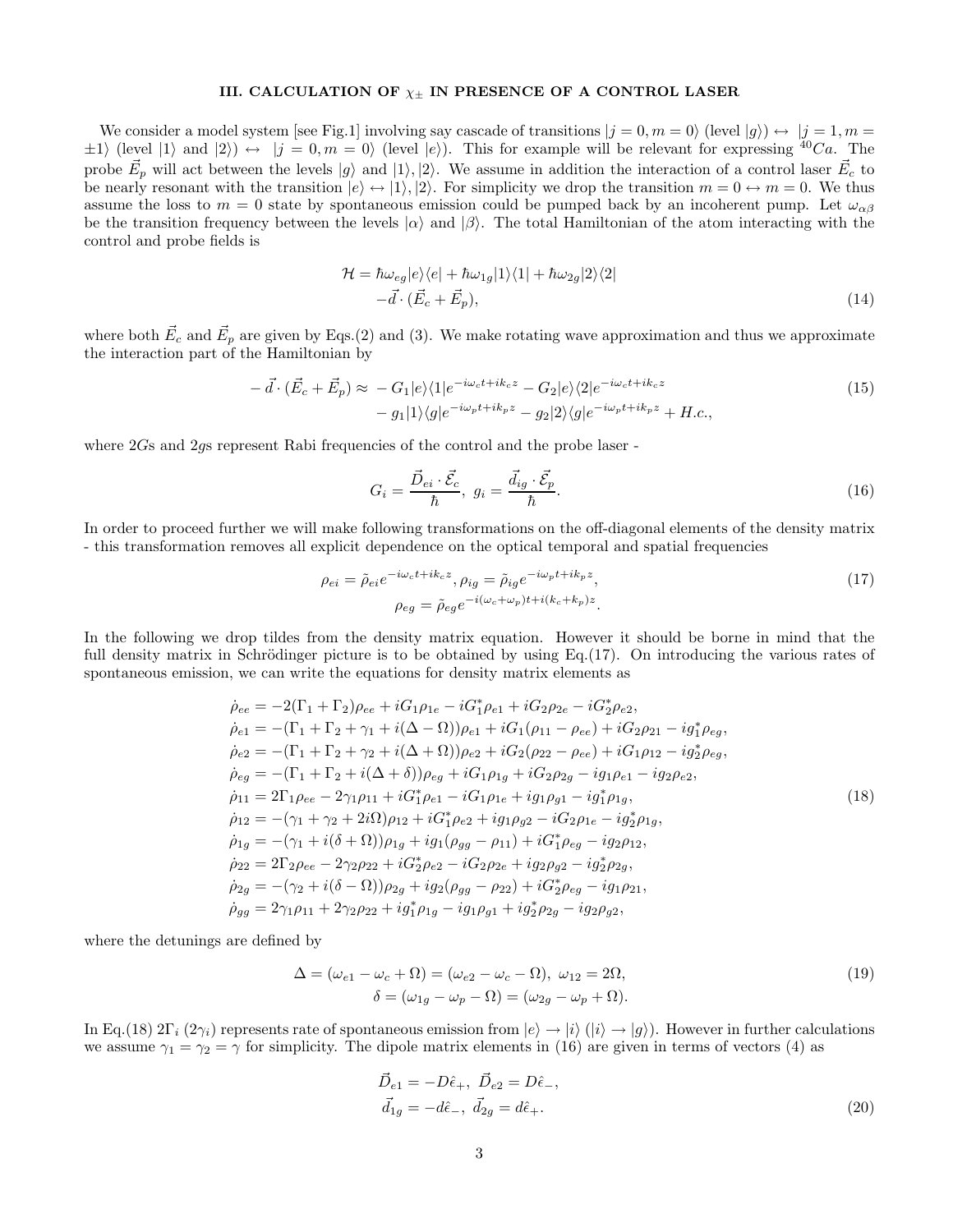Here D (d) denotes the reduced dipole matrix element corresponding to  $|e\rangle \leftrightarrow |i\rangle$  ( $|i\rangle \leftrightarrow |g\rangle$ ) transitions. Clearly we also have

$$
G_1 = -\frac{D\mathcal{E}_{c-}}{\hbar}, G_2 = \frac{D\mathcal{E}_{c+}}{\hbar},
$$
  
\n
$$
g_1 = -\frac{d\mathcal{E}_{p+}}{\hbar}, g_2 = \frac{d\mathcal{E}_{p-}}{\hbar}.
$$
\n(21)

This should be kept in view to determine the component of circular polarization that connects various transitions.

We next calculate the susceptibilities using solutions of Eq.(18). The induced polarization at frequency  $\omega_p$  will be obtained from off-diagonal elements  $\rho_{1g}, \rho_{2g}$ :

$$
\vec{\mathcal{P}} = nTr(\vec{d\rho}) = n(\vec{d}_{g1}\rho_{1g} + \vec{d}_{g2}\rho_{2g} + c.c.)
$$
\n
$$
= n(\vec{d}_{g1}\rho_{1g} + \vec{d}_{g2}\rho_{2g})e^{-i\omega_p t + ik_p z} + c.c.
$$
\n(22)

The exponential factors in (22) come from the transformation in (17). As indicated earlier,  $\rho_{1g}$  and  $\rho_{2g}$  will be computed to the lowest order in the probe field. Defining

$$
\rho_{1g} = \left(\frac{g_1}{\gamma}\right)s^+, \rho_{2g} = \left(\frac{g_2}{\gamma}\right)s^-, \tag{23}
$$

and using  $(20)$  and  $(21)$ , we can write  $(22)$  in the form

$$
\vec{\mathcal{P}} = (\chi_+ \mathcal{E}_{p+} \hat{\epsilon}_+ + \chi_- \mathcal{E}_{p-} \hat{\epsilon}_-) e^{-i\omega_p t + i k_p z} + c.c.,\tag{24}
$$

where

$$
\chi_{\pm} = \left(\frac{\alpha}{4\pi k}\right)s^{\pm}.\tag{25}
$$

We have been able to obtain analytical solutions for  $s^{\pm}$  which we give below -

$$
s^{+} = \frac{i\gamma \left[ |G_2|^2 + (\gamma + i(\delta - \Omega))(\Gamma_1 + \Gamma_2 + i(\Delta + \delta)) \right]}{|G_2|^2(\gamma + i(\delta + \Omega)) + (\gamma + i(\delta - \Omega))\left[ |G_1|^2 + (\gamma + i(\delta + \Omega))(\Gamma_1 + \Gamma_2 + i(\Delta + \delta)) \right]},
$$
\n(26)

$$
s^{-} = \frac{i\gamma \left[|G_1|^2 + (\gamma + i(\delta + \Omega))(\Gamma_1 + \Gamma_2 + i(\Delta + \delta))\right]}{|G_1|^2(\gamma + i(\delta - \Omega)) + (\gamma + i(\delta + \Omega))\left[|G_2|^2 + (\gamma + i(\delta - \Omega))(\Gamma_1 + \Gamma_2 + i(\Delta + \delta))\right]}.
$$
\n(27)

These reduce to well known results in the absence of the control field  $G_1 = G_2 = 0$ . On substituting (26) and (27) in (9) we find the y-component of the transmitted field

$$
T_y = \frac{1}{4} \left| \exp\left(i\frac{\alpha l}{2}s^+\right) - \exp\left(i\frac{\alpha l}{2}s^-\right) \right|^2.
$$
 (28)

As mentioned earlier, we choose the parameters in such a way that there is maximum asymmetry between  $\chi_{+}$  and  $\chi$ <sub>−</sub>. An important case occurs when, say,  $G_2 = 0$  i.e. the control field is  $\sigma$ <sub>−</sub> polarized ( $\mathcal{E}_{c+} = 0$ ,  $\mathcal{E}_{c-} \neq 0$ ). Clearly  $\chi$ <sub>−</sub> or  $s^-$  has the value in absence of the control field

$$
s^- = \frac{i\gamma}{(\gamma + i(\delta - \Omega))};\tag{29}
$$

where as  $\chi_{+}$  is strongly dependent on the strength and frequency of the control field

$$
s^{+} = \frac{i\gamma(\Gamma_1 + \Gamma_2 + i(\Delta + \delta))}{|G_1|^2 + (\gamma + i(\delta + \Omega))(\Gamma_1 + \Gamma_2 + i(\Delta + \delta))}.
$$
\n(30)

For large  $|G_1|$ , both real and imaginary part of  $s^+$  will show Autler-Townes splitting. Note further that even when no magnetic field is applied  $\Omega = 0$ ,

$$
s^{-}(\Omega = 0) \neq s^{+}(\Omega = 0), \text{ for } |G_{1}| \neq 0.
$$
\n(31)

In this case we have control laser induced birefringence. A particularly attractive possibility is to consider the case when  $|G_1|$  is large and that we work in the regime of other parameters so that  $|s^{\dagger}| \ll |s^{\dagger}|$ . Under such conditions wewill have large MOR or large signal  $T_y$ . The experiments of Wielandy and Gaeta [[12\]](#page-4-0) focus on the laser induced birefringence.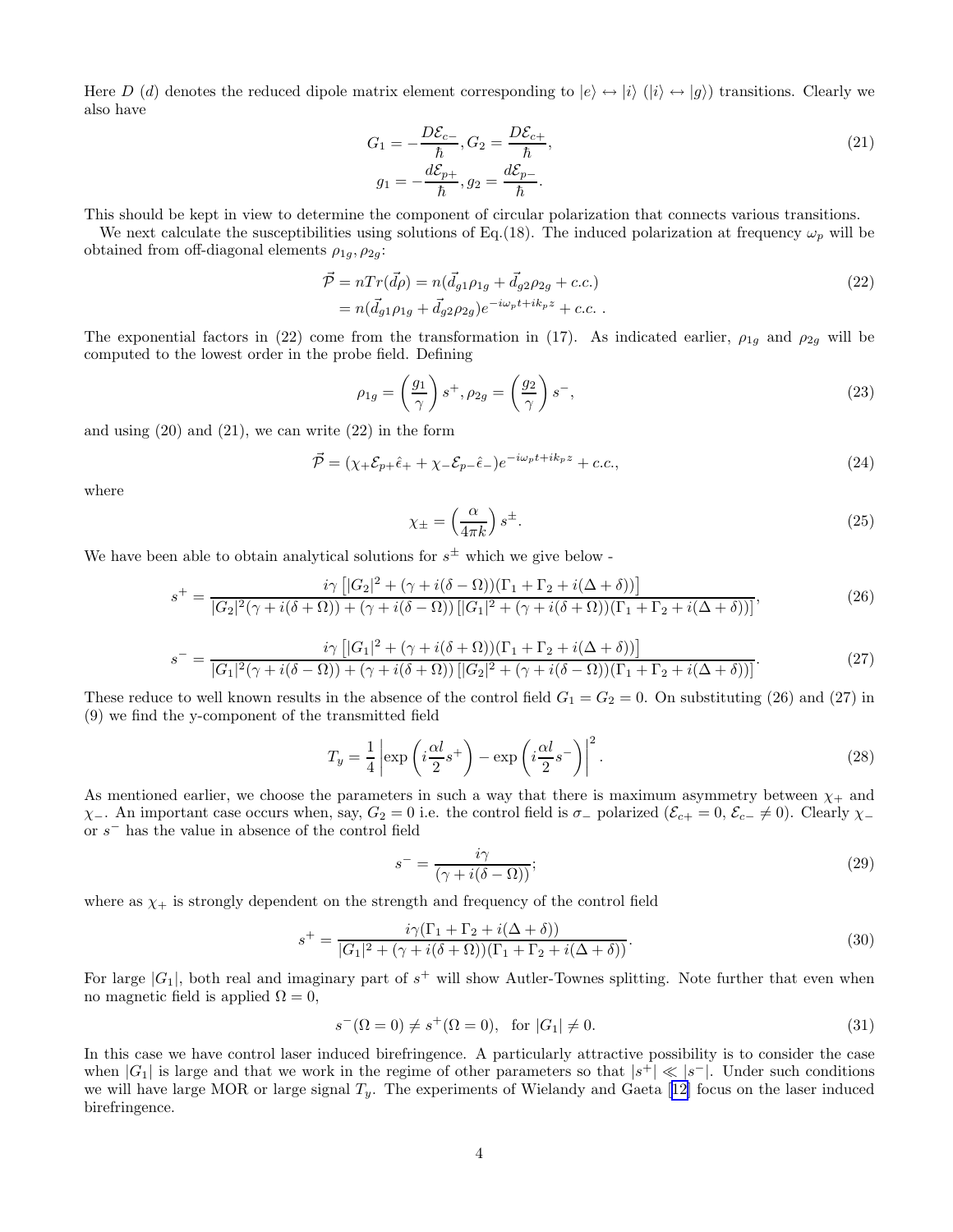# <span id="page-4-0"></span>IV. NUMERICAL RESULTS ON LASER INDUCED BIREFRINGENCE AND ENHANCEMENT OF MAGNETO-OPTICAL ROTATION

In this section we present numerical results to demonstrate how the MOR can be enhanced. Note that the parameter space is rather large and the results will depend on the choice of  $|G_1|, |G_2|$ , magnetic field, control laser detuning, and of course the probe laser detuning. We have carried out the numerical results for a large range of parameters and present some interesting results below. In all the numerical results we scale all frequencies with respect to  $\Gamma_i(=\gamma)$ and we take the absorption co-efficient  $\alpha l$  as 30.

In Fig.2 we consider the rotation of plane of polarization in the absence of the magnetic field. For no control laser, the rotation vanishes. For non-zero  $G_1$ , the medium becomes anisotropic (Eq.(31)), we obtain substantial rotation of the plane of polarization. The Fig.2 also shows the real and imaginary part of  $\chi_{\pm}$ . In Fig.3, we show the results for non-zero value of magnetic field. We find definite enhancement in the magneto-optical rotation. The reason for this enhancement can be traced back to the flipping of the sign of Re  $\chi_{+}$  which is caused by the control field. In addition we can produce large rotation for probe frequencies in the neighborhood of the frequencies of the Autler-Townes components. In Fig.3 we also show how the non-resonant control field can produce further enhancement. Our calculations also suggest some interesting domain in which the probe should be tuned to obtain large MOR. Application of the control laser permits us to obtain large MOR in totally different frequency regime. In Fig.4 we show the changes in the transmitted signal if  $G_2 \neq 0$ . The absorption and dispersion profile now exhibit a triplet structure. As noted earlier, intensity of the transmitted y-component of the signal depends on the asymmetry between  $\chi$ <sup>+</sup> and  $\chi$ <sup>−</sup>. When asymmetry goes down, as for example, in the third and fourth row (from  $(a_2)$  to  $(e_2)$ ) of Fig.4, then  $T_y$  can go down. In our model the control of  $\chi_{\pm}$  is not independent of each other as we connect to a common final level. Clearly a large enhancement will be possible if  $\chi_{\pm}$  could be independently manipulated.

In conclusion we have shown how a control laser can produce birefringence as well as enhance the amount of magneto-optical rotation effect. Besides the control field can produce new frequency regions which show very significant magneto-optical rotation.

GSA thanks S. Stenholm for pointing out Ref.[14] and for discussions. GSA is also grateful to Marlan Scully for extensive discussions and insights on laser induced control of optical properties.

- [1] J-P Connerade, J. Phys. B 16, 399 (1983); J-P Connerade, T. A. Stavrakas, and M. A. Baig, Synchrotron Radiation Sources and their Applications, ed. G. N. Greaves and I. H. Munro (Edinburgh: SUSSP Publications, Edinburgh University, 1989), p. 310; X. H. He and J-P Connerade, J. Phys. B 26, L255 (1993).
- [2] X. Chen, V. L. Telegdi, and A. Weis, Opt. Commun. 74, 301 (1990); E. Pfleghaar, J. Wurster, S. I. Kanorsky, and A. Weis, ibid 99, 303 (1993); A. J. Wary, D. J. Heading, and J-P Connerade, J. Phys. B 27, 2229 (1994).
- [3] D. S. Kliger, J. W. Lewis, and C. E. Randall, "Polarized light in optics and spectroscopy" (Academics Press, 1990).
- [4] For a recent review of MOR with laser sources see: W. Gawlik, in "Modern Non-linear Optics", ed. M. Evans, and S. Kielich, Advances in Chemical Physics Series vol. LXXXV, Part 3 (Wiley, New York, 1994).
- [5] G. S. Agarwal, P. Anantha Lakshmi, J-P Connerade, and S. West, J. Phys. B 30, 5971 (1997); P. Jungner, T. Fellman, B. Stahlberg, and M. Lindberg, Opt. Commun. 73, 38 (1989); K. H. Drake and W. Lange, ibid, 66, 315 (1988).
- [6] V. A. Sautenkov, M. D. Lukin, C. J. Bednar, G. R. Welch, M. Fleischhauer, V. L. Velichansky, and M. O. Scully, "Enhancement of Magneto-Optic Effect via Large Atomic Coherence", [quant-ph/9904032.](http://arXiv.org/abs/quant-ph/9904032)
- [7] P. Avan and C. Cohen-Tannoudji, J. Physique Lett. 36, L85 (1975); S. Giraud-Cotton, V. P. Kaftandjian, and L. Klein, Phys. Rev A 32, 2211 (1985); F. Schuller, M. J. D. MacPherson, and D. N. Stacey, Opt. Commun. 71, 61 (1989).
- [8] S. P. Tewari and G. S. Agarwal, Phys. Rev. Lett. 56, 1811 (1986); G. S. Agarwal and S. P. Tewari, Phys. Rev. Lett. 70, 1417 (1993).
- [9] S. E. Harris, J. E. Field, and A. Imamoglu, Phys. Rev. Lett. 64, 1107 (1990); S. E. Harris, J. E. Field, and A. Kassapi, Phys. Rev. A 46, R29 (1992); S. E. Harris, Opt. Lett. 19, 2018 (1994); M. Jain, H. Xia, G. Y. Yin, A. J. Merriam, and S. E. Harris, Phys. Rev. Lett. 77, 4326 (1996).
- [10] M. O. Scully, Phys. Rev. Lett. 67, 1855 (1991); M. Fleischhauer, C. H. Keitel, M. O. Scully, Su Chang, B. T. Ulrich, and S. Y. Zhu, Phys. Rev A 46, 1468 (1992); M. O. Scully and M. Fleischhauer, Phys. Rev. Lett. 69, 1360 (1992); M. Fleischhauer and M. O. Scully, Phys. Rev. A 49, 1973 (1994); A. S. Zibrov, M. D. Lukin, L. Hollberg, D. E. Nikonov, M. O. Scully, H. G. Robinson and V. L. Velichansky, Phys. Rev. Lett. 76, 3935 (1996).
- [11] M. Xiao, Y. Li, S. Jin, and J. Gea-Banacloche, Phys. Rev. Lett. 74, 666 (1995).
- [12] S. Wielandy and A. L. Gaeta, Phys. Rev. Lett. 81, 3359 (1998); for yet another recent experiment similar to Gaeta's experiment see: F. S. Pavone, G. Bianchini, F. S. Cataliotti, T. W. Hänsch, M. Inguscio, Opt. Lett. 22, 736 (1997).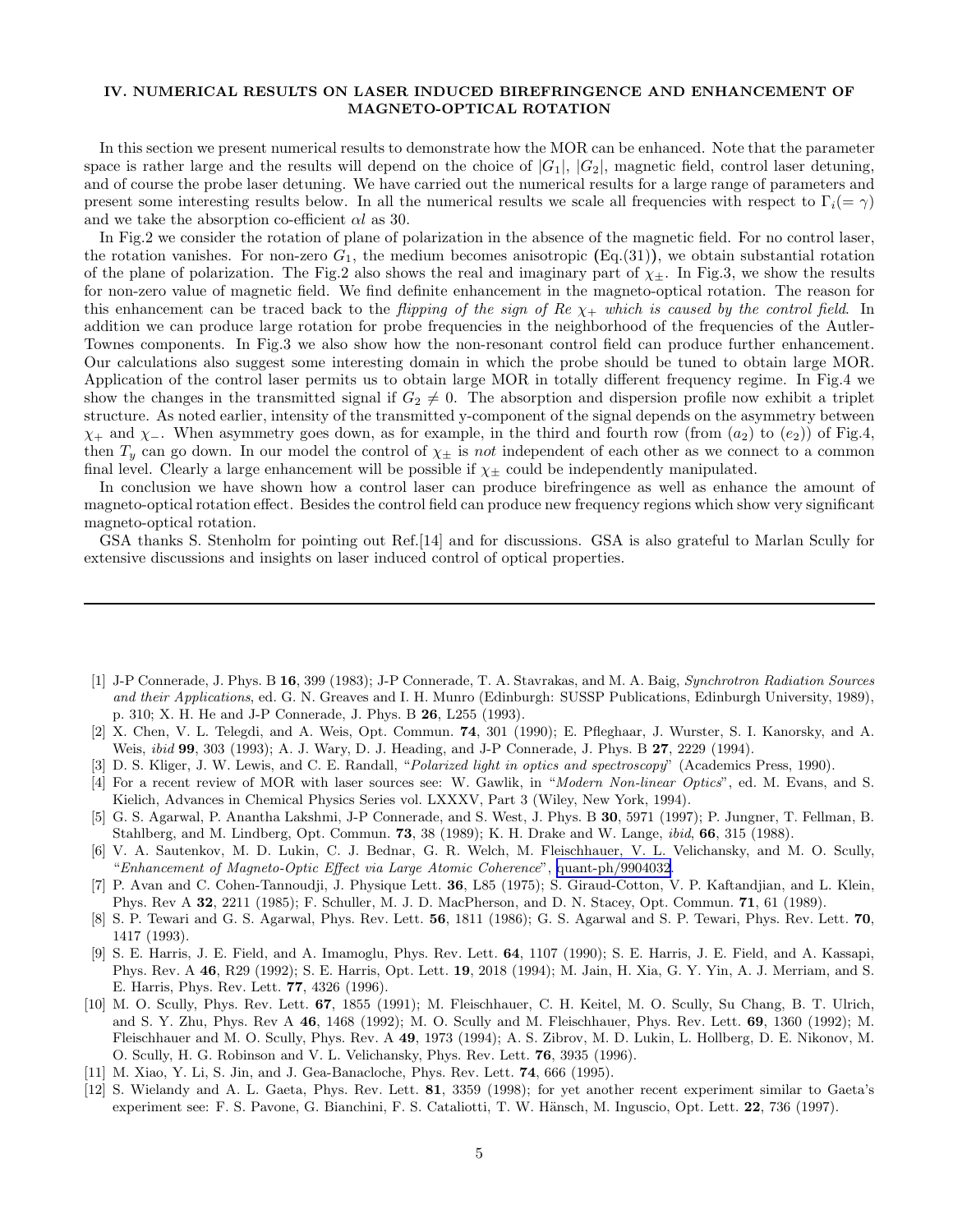- <span id="page-5-0"></span>[13] For some early studies of field induced birefringence see: P. F. Liao and G. C. Bjorklund, Phys. Rev. Lett. 36, 584 (1976); Y. I. Heller, V. F. Lukinykh, A. K. Popov, and V. V. Slabko, Phys. Lett. 82A, 4 (1981); A. E. Kaplan, Opt. Lett. 8, 560 (1983).
- [14] B. Stahlberg, P. Jungner, T. Fellman, K.-A. Suominen, and S. Stenholm, Opt. Commun. 77, 147 (1990); K.-A. Suominen, S. Stenholm, B. Stahlberg, J. Opt. Soc. America B 8, 1899 (1991). Here experimental and theoretical work on laser induced rotation is Ne is reported. The arrangement of fields is different - for example the  $\sigma_{+}$  polarized probe does not interact with the system.

## FIGURES



FIG. 1. (a) The four-level model scheme (say of  ${}^{40}Ca$ ) having m-degenerate sub-levels as its intermediate states. The symbols in left hand side denote the energy levels of <sup>40</sup>Ca atom.  $2\Gamma_i$  and  $2\gamma_i$  are the spontaneous decays,  $2g_i$  (2G<sub>i</sub>) is Rabi frequency of the probe (control) field due to coupling of the intermediate state  $|i\rangle$  with  $|g\rangle$  ( $|e\rangle$ ). The detuning of probe (control) field from the center of  $|1\rangle$  and  $|2\rangle$  are represented by  $\delta(\Delta)$ . 2 $\Omega$  is the Zeeman split between the intermediate states. (b) A block diagram that shows the configuration under consideration.  $\vec{B}$  defines the quantization axis z. The input probe  $\vec{E}_{in}$  is x-polarized and the control field is left circularly polarized. Both the fields propagate along  $z$ . After passing through the cell, output is observed through a y-polarized analyzer.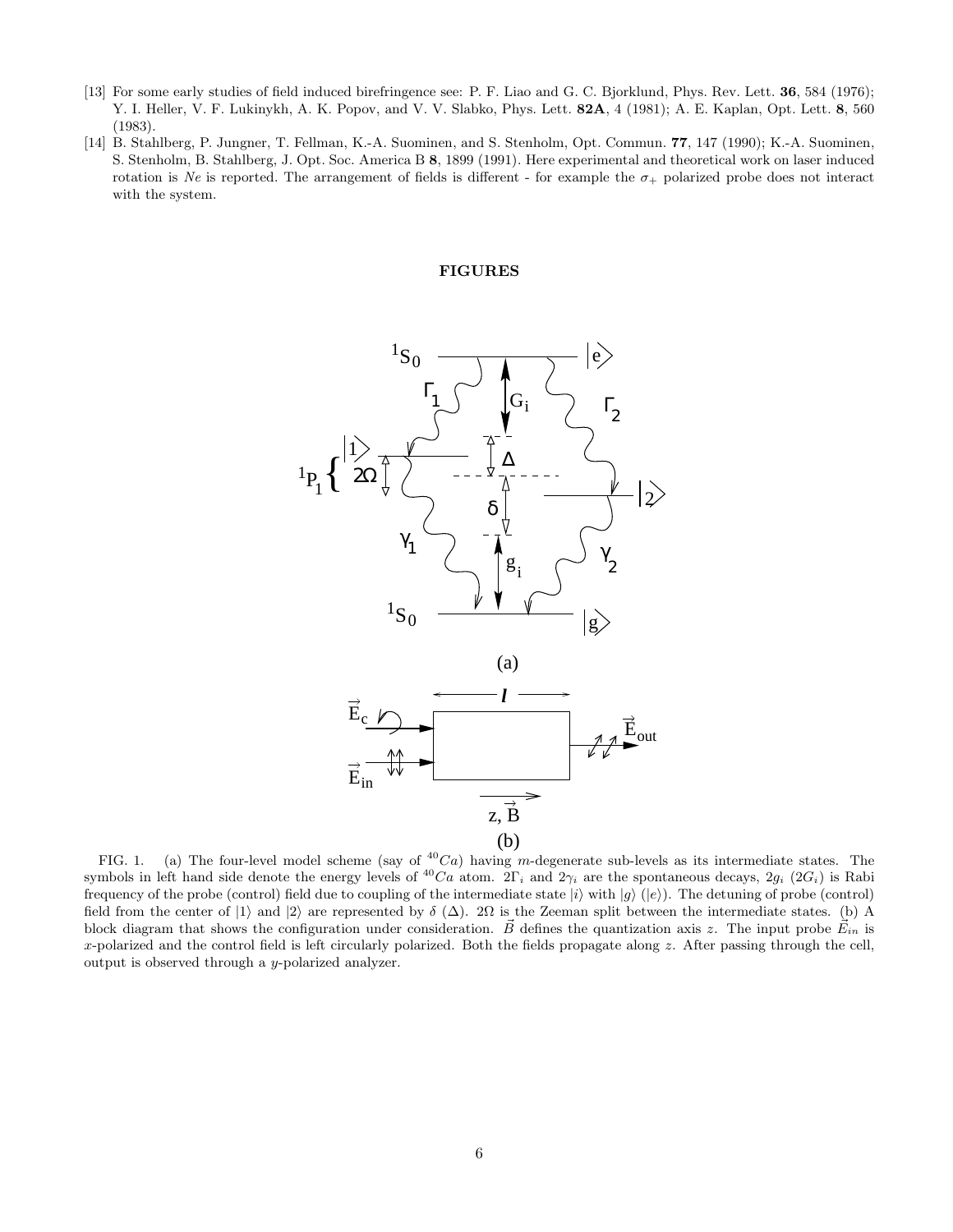

 $-$ 

FIG. 2. Plots to show the control field induced birefringence in absence of magnetic field  $(\Omega = 0)$ . Control field is left circularly polarized and is in resonance with  $|i\rangle \rightarrow |e\rangle$  transition ( $\Delta = 0$ ). In the above figure, first row refers to real and imaginary part s<sup>-</sup> (Eq.(29)) which is independent of the  $\sigma$ - control field. The frames  $(a_j)$ ,  $(b_j)$  and  $(c_j)$  represent Re s<sup>+</sup>, Im  $s^+$  and  $T_y$  respectively. Three rows for  $j = 1, 2, 3$  correspond to control field strengths  $G_1 = 20, 50, 100$  respectively. The x-axis represents the detuning of probe laser with respect to the position of the  $j = 1$  level with zero magnetic field.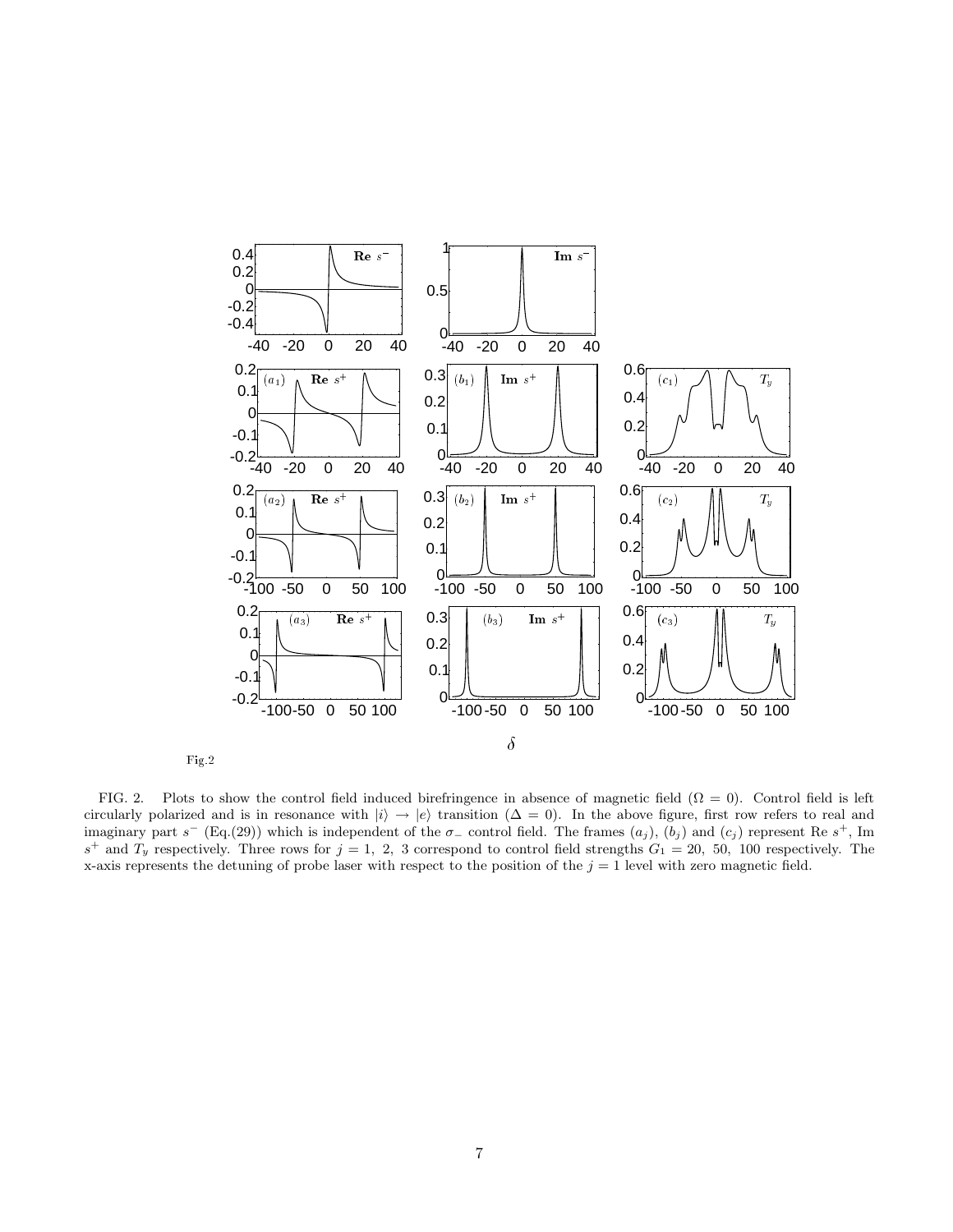

FIG. 3. Enhancement of MOR by use of a  $\sigma_$  control laser with the intermediate levels being split by a magnetic field with Zeeman splitting  $2\Omega = 10$ . The graphs  $(a_j)$  and  $(b_j)$  represent the control field induced changes in Re  $s^+$  and Im  $s^+$ respectively and  $(c_j)$  represents the corresponding  $T_y$ , and  $j = 1, 2, 3$  refer to the case of resonant control field (i.e.  $\Delta = \Omega$ ) with strengths  $G_1 = 0$ , 20, 50 respectively. Clearly large fields result in significant enhancement and in addition new regions appear with large MOR. Further enhancement is observed by use of a detuned laser as seen in frames  $(c_4)$  and  $(c_5)$  which are for  $G_1 = 20$  and control laser detuning  $\Delta = -20$ ,  $-30$  respectively.